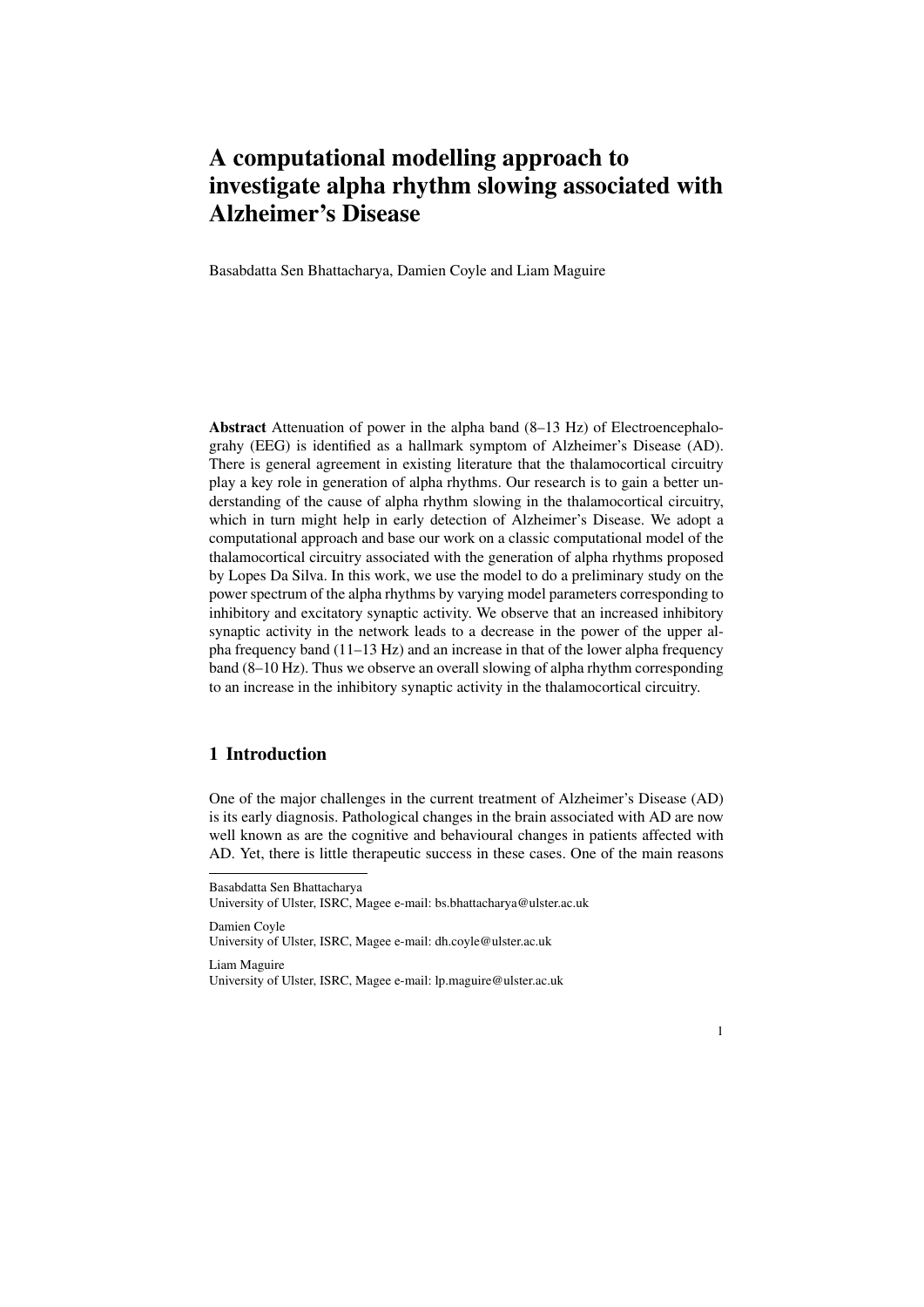for this is that early clinical symptoms of AD cannot be distinguished from other forms of mental dementia related to advancing age. Moreover, such symptoms are often also associated with ageing of normal adults [17]. Distinct clinical symptoms specific to AD appear only when the brain has already undergone a major pathological degradation corresponding to an advanced state of the disease [7]. Therapies currently used are mainly to delay symptomatic degradation. It is strongly believed that early detection of AD might help in specifying drugs to delay the onset of the disease by even a decade, so much so that even possibilities of curing the disease are not completely ruled out [5, 7].

Diminished power in the alpha frequency band (8–13 Hz), commonly referred to in literature as 'slowing' of alpha rhythms, is identified as a definite marker in the EEG of AD patients [16, 4, 20]. Although such slowing of alpha rhythms are an indicator of underlying pathological aberration related with many neurological as well as psychological disorders [8, 14], early stage AD patients are 'fairly' distinguishable from a set of control patients and patients affected with mental depression with a correct classification rate of 77% and 72% respectively, albeit in a clinically restrained environment [16, 20]. Alpha rhythm slowing is also a distinct marker for patients with Mild Cognitive Impairment  $(MCI)^1$  [1]—28.2% of MCI patients were detected with AD during a clinical follow-up after 14.8 months [19]. These findings provide support to the speculation that MCI may be a precursor to AD [1, 19]. The only significant difference observed between untreated AD patients and those treated with cholinesterase inhibitor is in the alpha frequency band [2]. Thus, a good understanding of the underlying cause of the diminishing power in the alpha band with MCI or AD may elucidate future therapeutic techniques as well as early diagnosis of AD.

There is now a general agreement in literature that the thalamocortical circuitry play a key role in the generation of alpha rhythms [3, 8, 10, 11]. In his seminal work on alpha rhythms in thalamocortical network of awake dogs, Lopes da Silva proposed that alpha rhythms are filter-like treatment of stochastic signals by groups of similar neuronal networks existing in different areas of the thalamus and the cortex [12]. To test this hypothesis, he proposed a computational model based on histological data obtained by Tombol during her Golgi studies on the thalamus of an adult cat [24]. He showed that the output of the model indeed oscillates at alpha rhythmic frequencies when stimulated with a random input [12]. A linear system analysis of the model was also presented as a platform for further investigation of the effects on the output rhythmic activity by varying the model parameters.

We start by validating the linear system representation of the computational model proposed in [12]. This is with a goal of studying the changes in alpha rhythm characteristics of the output voltage effected by varying the free parameters of the model and the significance and relation of the effects of such variation in understanding AD and its early diagnosis. In this work we present preliminary results by varying parameters related to inhibitory and excitatory synapses in the model. We observe that an increase in inhibitory synaptic activity diminishes the average power

<sup>&</sup>lt;sup>1</sup> a clinical state between normal old age and mental dementia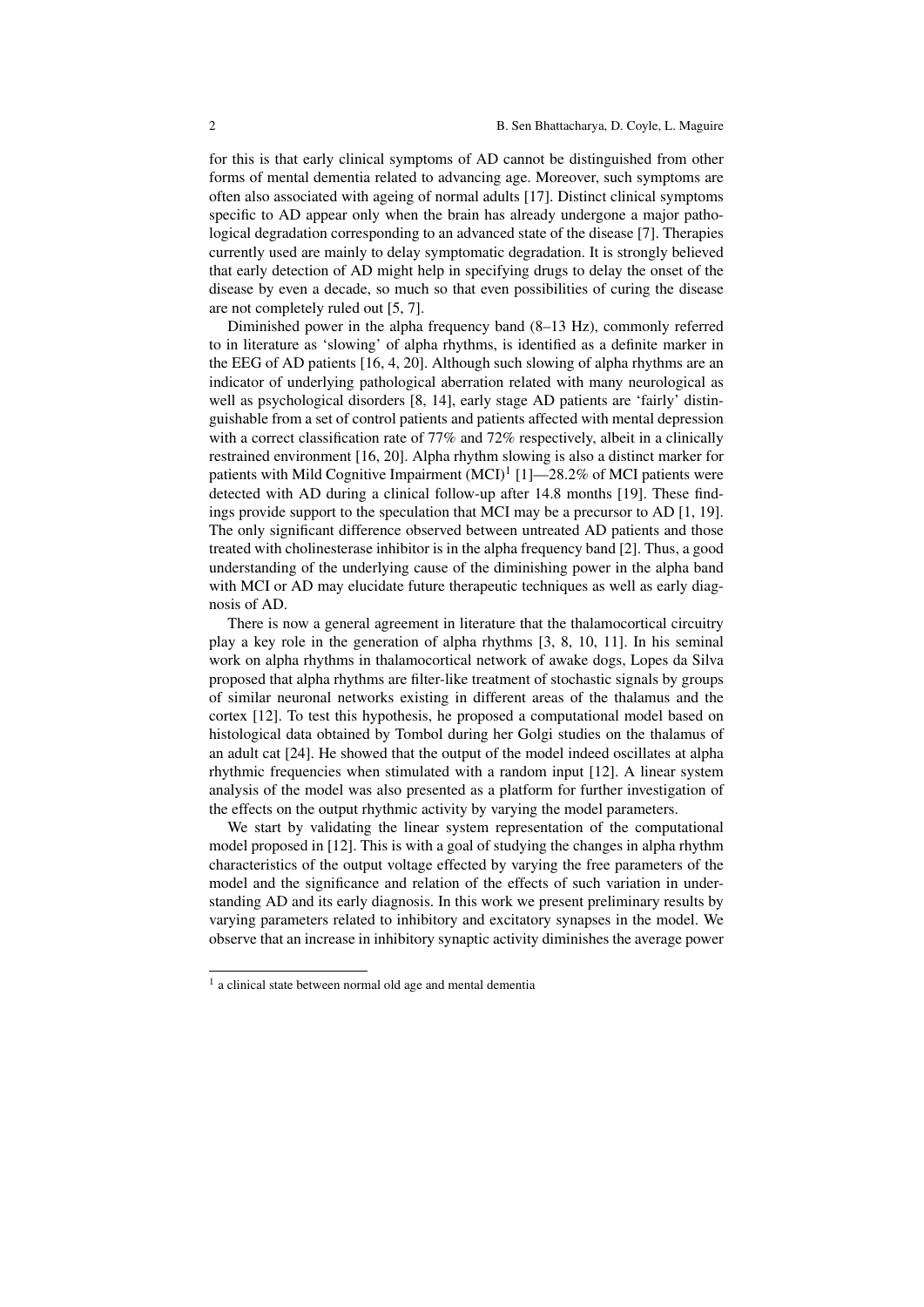Alpha rhythm slowing in AD—a modelling approach 3

in the upper alpha band (11–13 Hz) while power in the lower alpha band (8–10 Hz) is increased. Thus there is an overall slowing of alpha rhythms. Furthermore, we observe that variation in the excitatory synaptic activity does not affect this slowing. From this observation we speculate that the inhibitory thalamocortical pathway has an important functional role in slowing of alpha rhythms.

In Sect. 2, we present our validation of Lopes da Silva's Alpha Rhythm model (ARm). In Sect. 3, we present our work based on the model and the results obtained thereof. We conclude by a discussion of our results in the context of AD and future directions in Sect. 4.

# 2 Validation of Alpha Rhythm model

In this section, we present a very brief biological background from Tombol's work [24] which is the basis of the biological parameters used to design the ARm [12]. This is followed by a description of the model and our validation of the simulation results and the linear representation as was done by Lopes da Silva. It is worth mentioning here that the distributed-model of alpha rhythm was proposed and validated by Lopes da Silva with experimental results obtained from the thalamic and cortical areas of a dog in a relaxed-awake state [12]. In this paper we present validation of simulation results from the lumped-model version of the ARm.

## *2.1 A brief biological background*

Based on Golgi studies on the thalamus of a well developed cat, Tombol observed that two typical kinds of nerve cell generally occur in all areas of the thalamus: the thalamocortical relay (TCR) neurons with large axons and internuncial (IN) neurons with short axons [24]. It is estimated that more than ten afferents from outside the thalamus project on to the dendrites of one TCR cell. Furthermore, these afferents make strong excitatory synapses on both TCRs and INs. The axons of the IN population also make strong synaptic contacts with the TCR dendrites. At a short distance from the axon hillock of many of the TCR cells, collaterals are seen to branch off from the axon.

Based on this biological data, Lopes da Silva considers two types of neuronal population in his model viz. the TCR and IN cells. The TCR is assumed to excite one or more IN neurons via a recurrent collateral of its axon. This is the feed-forward path of the model. The IN neurons in turn make inhibitory synaptic contacts with one or more TCR neurons, thus forming a negative feedback. As there are thought to be approximately 10 afferents converging on one TCR cell and assuming an action potential frequency of 20 pps (pulses per second) per fibre of the afferent connections to the TCR (based on relevant literature), it is assumed in the model that each TCR cell receives a 200 pps input. From the physiological dimensions provided by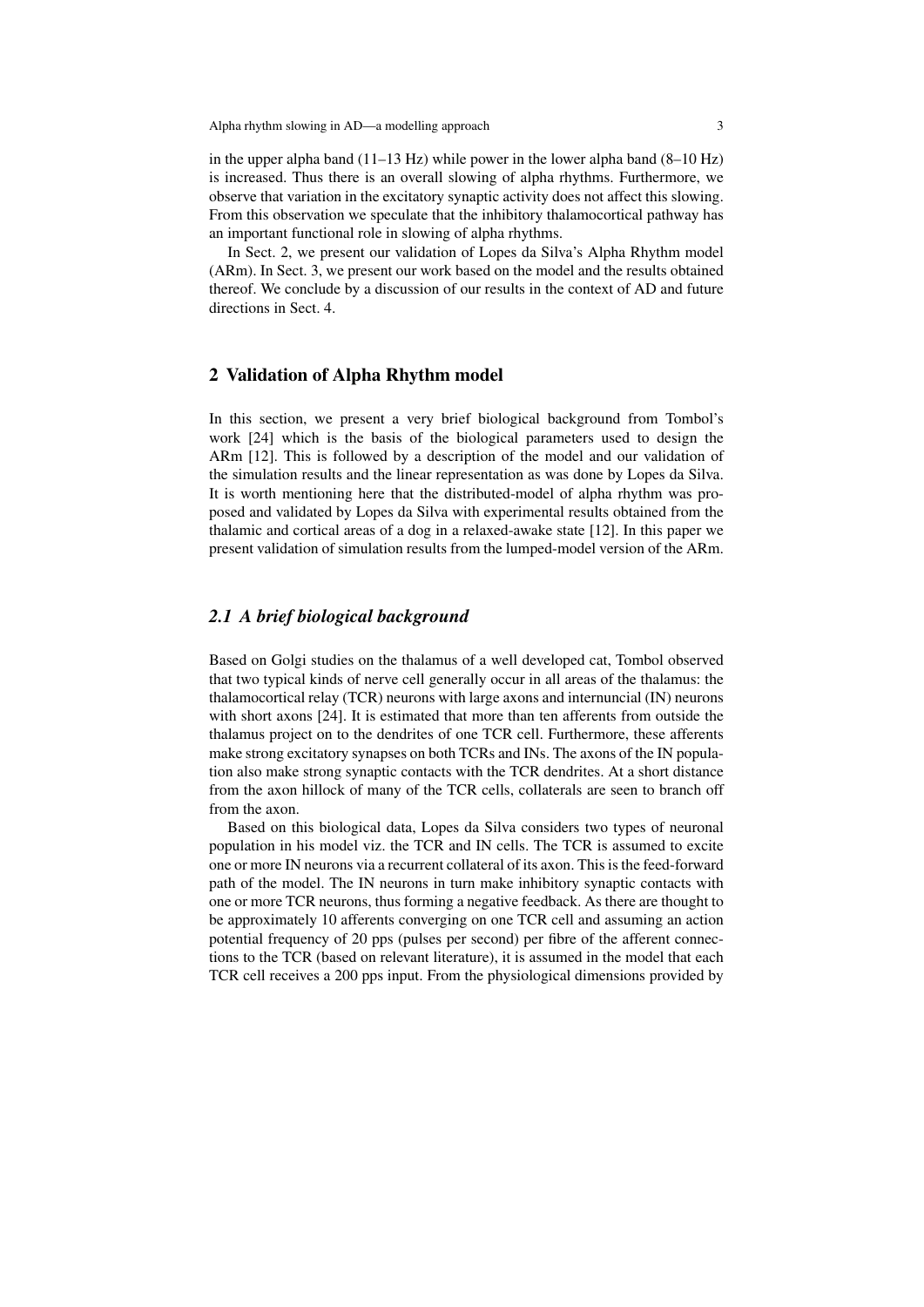Tombol, each TCR neuron in the model is designed to receive inhibitory input from 3 IN neurons. Due to a lack of available data, each IN neuron was assumed to receive input from 32 TCR neurons. The validation of the model simulation results in our work is discussed below.

# *2.2 Alpha Rhythm model*



Fig. 1 The block diagram of Lopes Da Silva's lumped circuit model of alpha rhythm [12]. In this work, we have implemented the model using Simulink in Matlab as was done by Suffczinsky [23] (p. 26).

The functional block diagram of the ARm is shown in Fig. 1 [23]. The population of each type of neuron viz. TCR and IN are represented as single entities. Such a representation, termed as a 'lumped circuit model' by Freeman [6], is inspired by the pioneering works of Freeman in [6] and Wilson and Cowan in [25]. The input to the model is simulated by a Gaussian white noise having a mean *P* and a standard deviation of 1, the standard deviation representing the variation in the input spike frequency [23]. The excitatory post synaptic potential (EPSP) generated by a TCR neuron when depolarised by afferent signals is simulated by convolution of the input to the model by a positive wave function  $h_e(t)$  shown in Fig. 2(a). Similarly,  $h_i(t)$  corresponds to the inhibitory post synaptic potential (IPSP) generated by a IN neuron. Thus each TCR and IN neuron act as 'filters' of their respective inputs, the impulse function of the excitatory and inhibitory filters being  $h_e(t)$  and  $h_i(t)$ respectively and are defined in Eq. 1 [12]:

$$
h_e(t) = A[exp(-a_1t) - exp(-a_2t)]
$$
  
\n
$$
h_i(t) = B[exp(-b_1t) - exp(-b_2t)],
$$
\n(1)

where  $A = 1.65mV$  and  $B = 32mV$  represent the strength of the respective impulse functions while  $a_1 = 55/sec$ ,  $a_2 = 605/sec$ ,  $b_1 = 27.5/sec$ ,  $b_2 = 55/sec$  are the respective time constants  $[12, 23, 26]$ .  $C_1$  in Fig. 1 represents the average excitatory input to one IN from the TCR population and is 32 as described in Sect. 2.1. Sim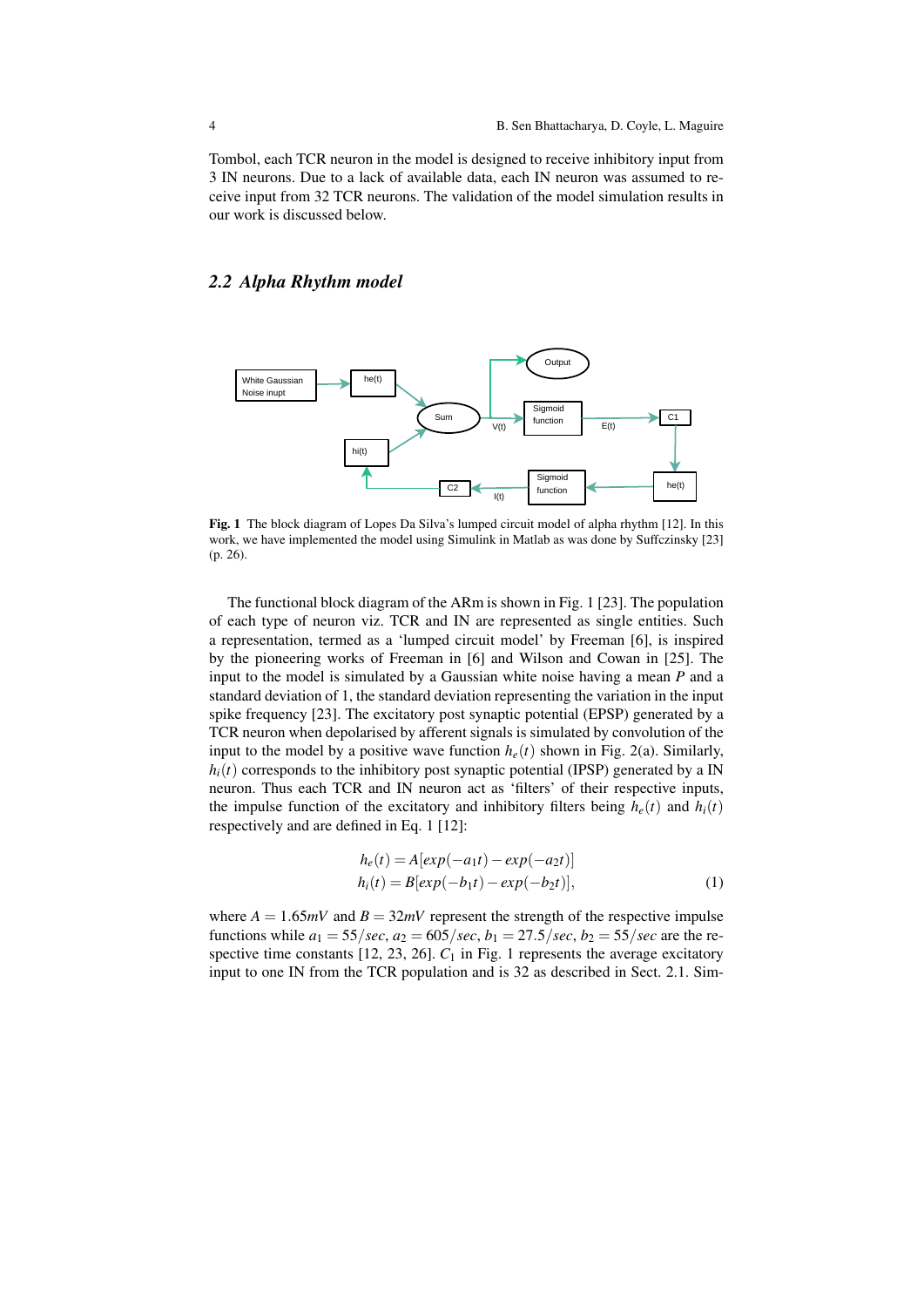ilarly,  $C_2 = 3$  represents the average inhibitory input that one TCR receives from the IN population  $[12]$ . E(t)  $(I(t))$  is the proportion of excitatory (inhibitory) cells firing per unit time in response to the average membrane potential  $V(t)$ ; the relation is expressed as a sigmoid function and is defined as [21, 25, 26]:

$$
E(t) = g_0 exp{\gamma(V(t) - V_0)}; \forall V \le V_0
$$
  
\n
$$
E(t) = g_0[2 - exp{-\gamma(V(t) - V_0)}]; \forall V > V_0,
$$
\n(2)

where  $V_0$  is the threshold voltage,  $\gamma$  is the steepness parameter of the sigmoid function,  $g_0$  and  $2g_0$  are the maximum firing rates when  $V(t) = V_0$  for the cases when  $V \leq V_0$  and  $V > V_0$  respectively. Here,  $\gamma = 0.34/mV$ ,  $g_0 = 25/sec$  and  $V_0 = 7mV$ as in [21]. The summation unit may be thought to be resembling the post-synaptic somas of the excitatory and inhibitory neuronal population. The resulting average membrane potential  $V(t)$  is the output of the system and simulates the EEG waveform studied on scalp of the awake humans in relaxed state and with eyes closed.



Fig. 2 (a) The excitatory and inhibitory impulse response functions of the TCR and IN neuronal population respectively [12, 26] (b) Power spectra of the transfer function with varying values of a control parameter K defined in Eq. 3.

#### *2.3 Validating the model simulation results*

In the steady state analysis presented by Lopes da Silva [12], the variation in the mean input to the TCR population is assumed to be small causing negligible variations in V(t). Thus, for all practical purposes, E(t) is assumed to be directly proportional to  $V(t)$  and the sigmoid function in Eq. 2 is represented as the proportionality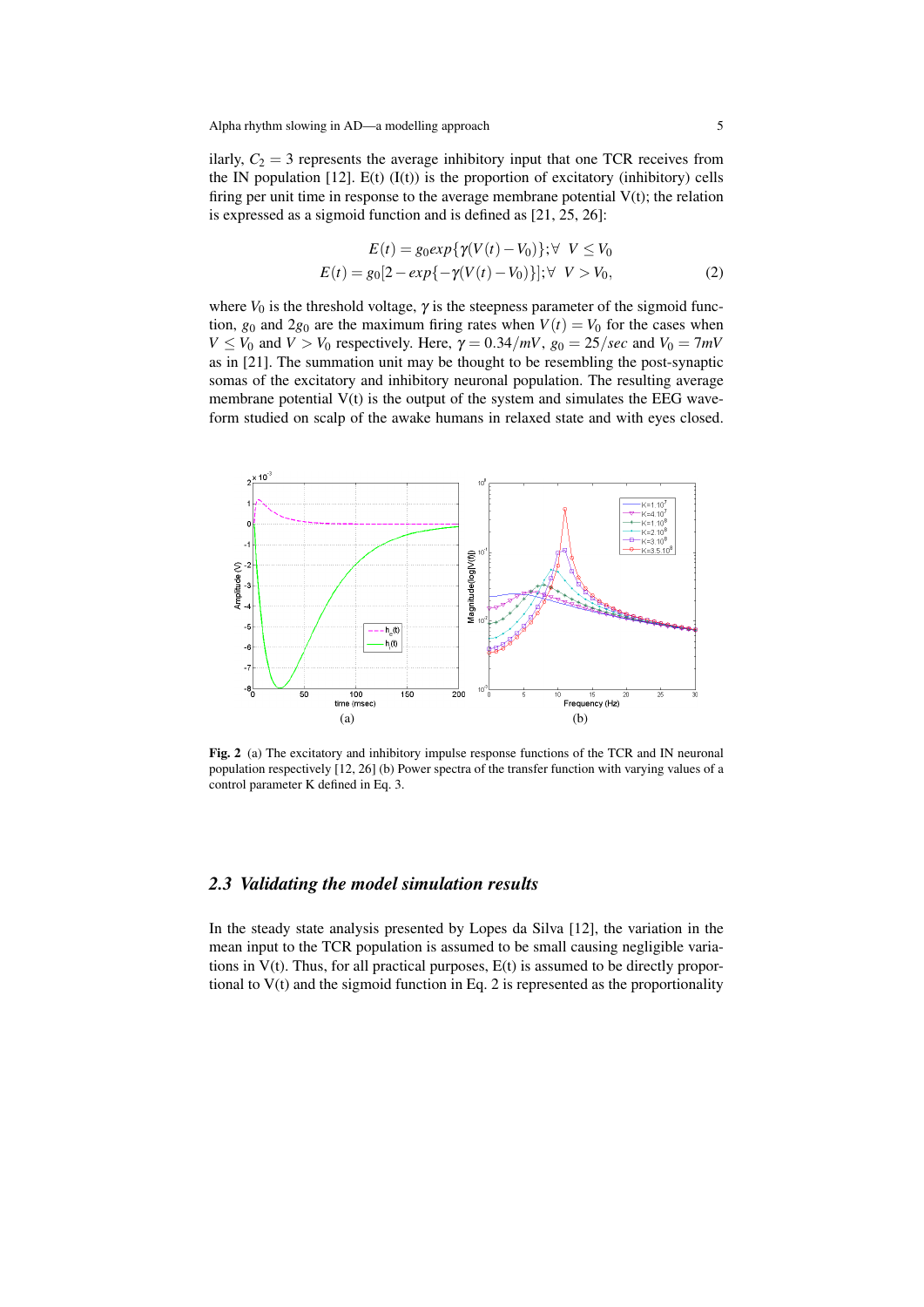constant *q* where  $q = \frac{1}{2130}$ . The transfer function of the linear analysis is:

$$
\frac{V(s)}{P(s)} = \frac{A(a_2 - a_1)(s + b_1)(s + b_2)}{(s + a_1)(s + a_2)(s + b_1)(s + b_2) + K'},
$$
  
where  $K = C_1C_2q^2(a_2 - a_1)(b_2 - b_1)AB$  (3)

The power spectra of the transfer function is therefore independent of the mean input P. Furthermore, the spectrum is tuned to be alpha frequency selective with a narrow bandwidth by adjusting a control parameter K, which in turn is dependent on the impulse response as well as synaptic input parameters. We reproduce the power spectra of the transfer function as presented in Lopes da Silva's work [12] in Fig. 2(b). Observing the spectral characteristics of the transfer function, Lopes da Silva hypothesised that the evolution of posterior EEG with age from a predominantly low frequency signal to a signal having a high and narrow peak at around 10 Hz may depend on the number of synaptic inputs  $(C_1$  and  $C_2$ ) as well as on the amplitude of the synaptic potentials (A and B). Based on the simulation criteria, the change in the other parameters in K are assumed to be negligible.

#### 3 Model set-up, analysis and results



Fig. 3 The power spectra corresponding to average membrane potential output  $V(t)$  of the ARm when the value of input P is 300, 550, 750 and 1000 pps. A distinct peak power at 12 Hz is observed when P has values nearer to 750 pps. The total power in the alpha band  $(8-13 \text{ Hz})$  does not increase considerably if P is increased from 750 pps to 1000 pps. (pps:pulses per second)

We base our work on the power spectrum of the output membrane potential V rather than that of the transfer function as presented in Sect. 2.3. Thus, the power spectrum in our work has a dependency on the input P. Moreover, we use the non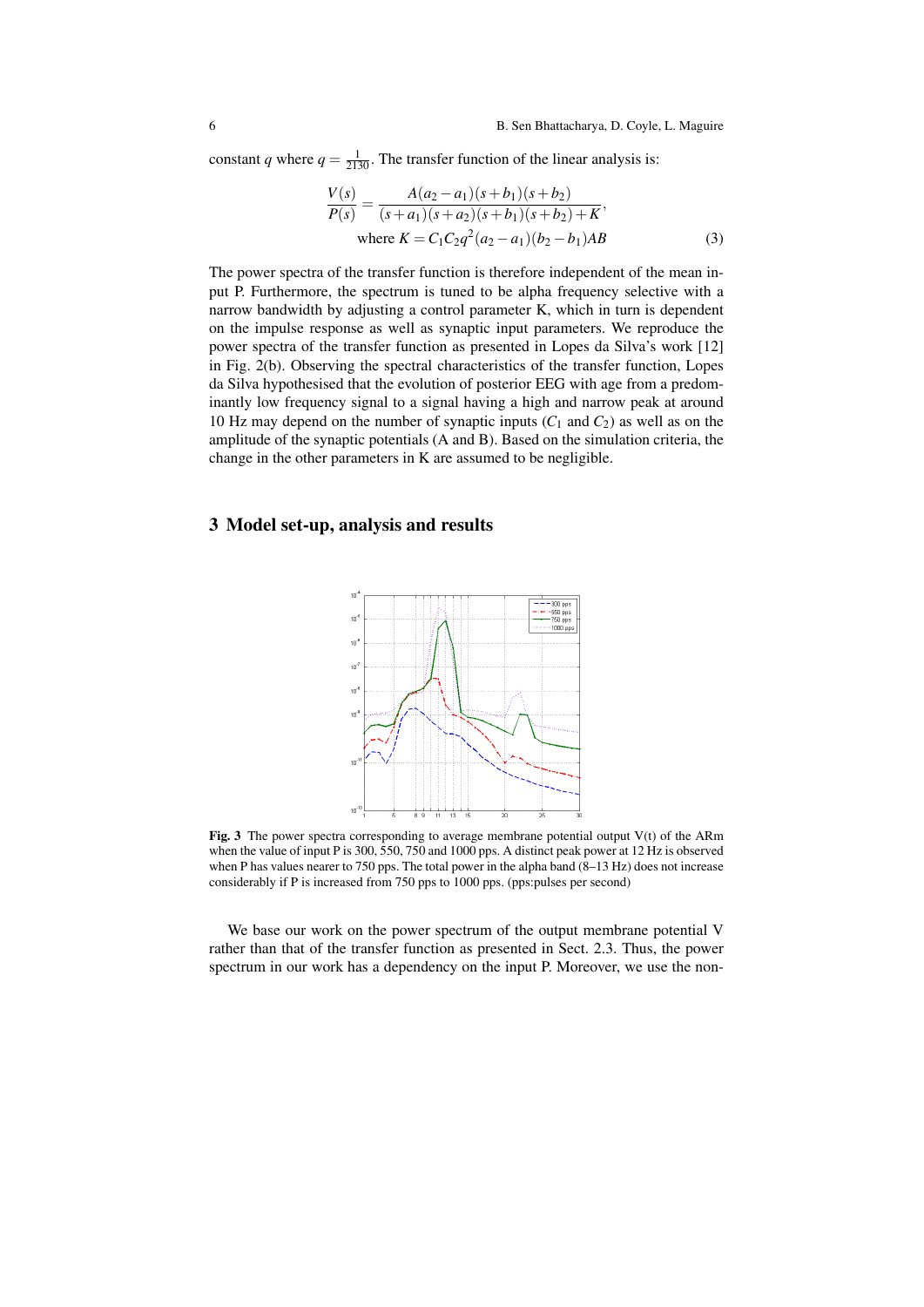linear sigmoid function as defined in Eq. 2. This is a different treatment of the model than in Lopes da Silva's work [12].

Figure 3 presents the power spectra of  $V(t)$  corresponding to values of P=300, 550, 750 and 1000 pps chosen randomly at approximately equal intervals. This range of values for P is similar to those considered by Stam et al for a nonlinear dynamical analysis of the model [21]. We observe that at  $P=750$  pps, the output voltage spectrum has a peak at 12 Hz and a narrow bandwidth spanning the alpha band (8–13 Hz). The overall power in the alpha band is considerably increased than those at P=300 and 500 pps. Furthermore, there is no remarkable change in the peak power or the bandwidth with P=1000 pps. In this work, we take the mean of our noisy input as P=750 pps. All the simulations are run on Simulink in Matlab and the output voltage is generated in real time. The total simulation time is 4 sec with a discrete time-step of 4 msec.

# *3.1 Results*

The objective is to observe the power-spectral behaviour of the model by varying the parameters  $C_1$  and  $C_2$  related to the excitatory and inhibitory synaptic inputs respectively. We start by varying the value of  $C_2$  from 1 to 5 in steps of unity while keeping  $C_1$  constant at 32. For each value of  $C_2$ , the simulation is run 10 times. The output voltage varies in each run because of the random nature of the noisy input. The power spectra of the output voltage for each run is obtained using a Welch's periodogram in Matlab with segment length of 1 sec, resolution of 1 Hz, and Hanning windowing with 50% overlap [4]. The average power over the 10 trials is then obtained for each value of  $C_2$  and is shown in Fig. 4(a). We observe that as inhibition is increased by increasing  $C_2$ , the power in the lower alpha band (8–10 Hz) is increased whereas that in the upper alpha band (11–13 Hz) is decreased. The mean power in each band for the values of  $C_2$  are shown in Fig. 4(b). Thus we may say that the overall power in the alpha band decreases with an increase in inhibitory input. A one-way repeated measures analysis of variance (ANOVA) indicates that the difference in band powers given by the model are significant ( $p \ll 0.001$ ). Furthermore, in Figs. 4(a) and 4(b), we observe distinct low frequency characteristics of the spectra for values of  $C_2 < 3$ . This agrees with the spectra in Fig. 2(b) which shows low-pass filter characteristics for values of K less than that corresponding to  $C_2 = 3$ as discussed in Sect. 2.3. It was speculated that this phenomena may be an attribution of advancing age [12]. Figure 4(c) shows the power spectra for each value of  $C_2$ which agrees with our observation of diminishing alpha band power with increasing inhibition.

To study the effect of the excitatory circuitry on alpha band slowing, we vary *C*<sup>1</sup> over a range of 10–50 so that the ratio  $C_2$ :  $C_1$  stays  $\simeq$  10 as was taken originally in the model  $(\frac{C_1}{C_2} = \frac{32}{3} \simeq 10)$ . For each value of  $C_1$ , we vary the inhibitory synaptic parameter  $C_2$  over the range  $1-5$  in a similar way as is done above. We observe an overall slowing of alpha rhythm, with a decrease in power for the upper alpha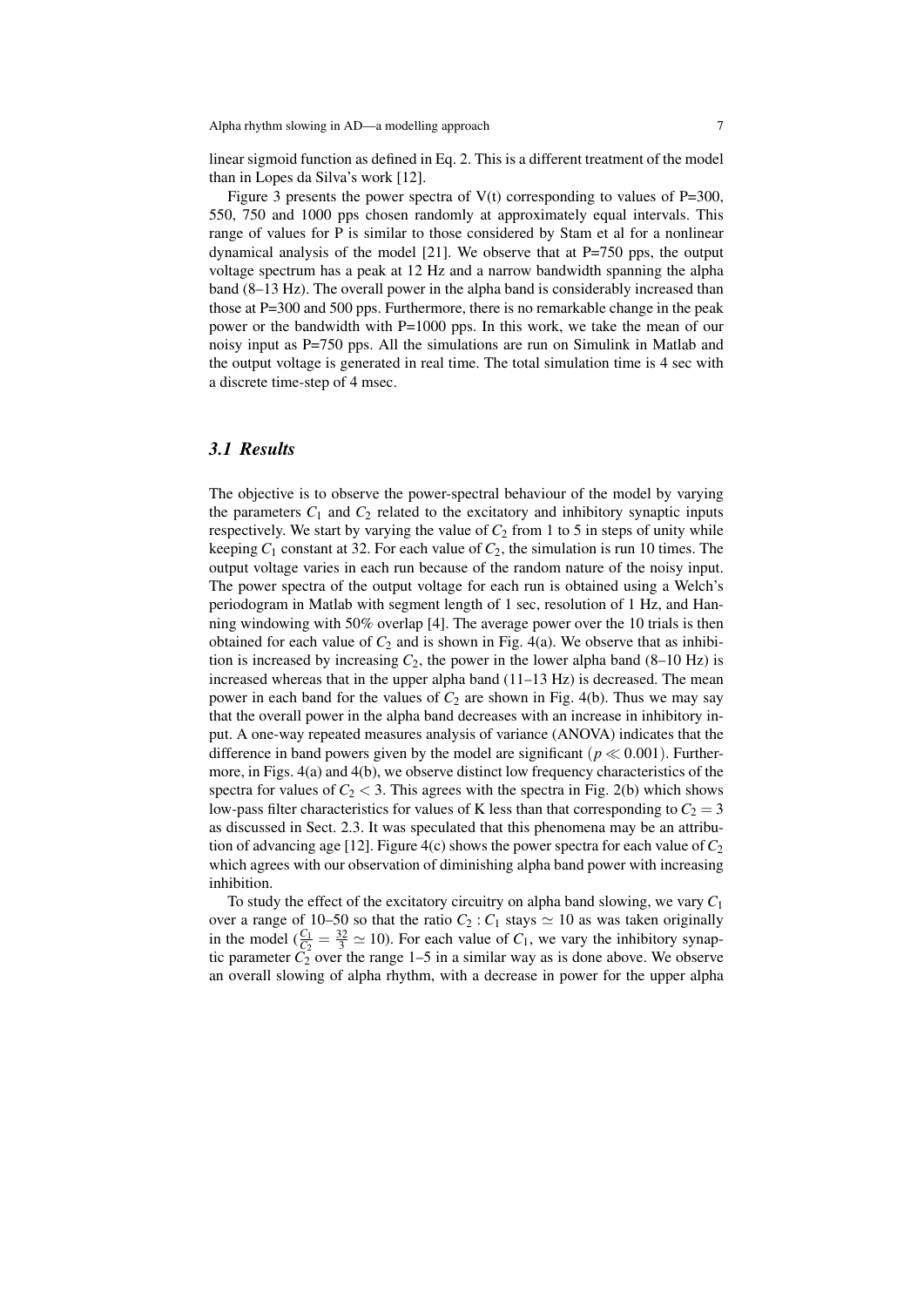

Fig. 4 (a) Average power of individual frequencies within the alpha band for different values of *C*<sup>2</sup> representing variations in inhibitory synaptic activity in the feedback path of the ARm. The excitatory synaptic activity parameter  $C_1$  is kept constant at 32. (b) Average power in the lower alpha band (8–10 Hz) and upper alpha band (11–13 Hz) with varying values of  $C_2$  when  $C_1$  =32. (c) Power spectrum of the output of the model corresponding to a constant value of  $C_1 = 32$  and taking  $C_2 = 1, 2, 3, 4$  and 5.

band frequencies and an increase in power for the lower alpha band frequencies as inhibition is increased. However, the power drop in the 12 Hz band with increased inhibitory activity  $(C_2)$  is relatively sharp for lower values of excitatory activities  $(C_1)$ . We are currently carrying out further studies on this aspect. Overall, the variation of *C*<sup>1</sup> has a negligible effect on the power spectrum shift in alpha rhythms. The variation of power at each band within the alpha region for values of  $C_1 = 20$  and  $C_1$  =40 are shown in Figs. 5(a) and 5(b). These figures are similar to Fig. 4(a) where alpha rhythm slowing was observed for  $C_1 = 32$ . The relative characteristics of the plots showing alpha rhythm slowing in Figs. 4(a), 5(a) and 5(b) are consistent for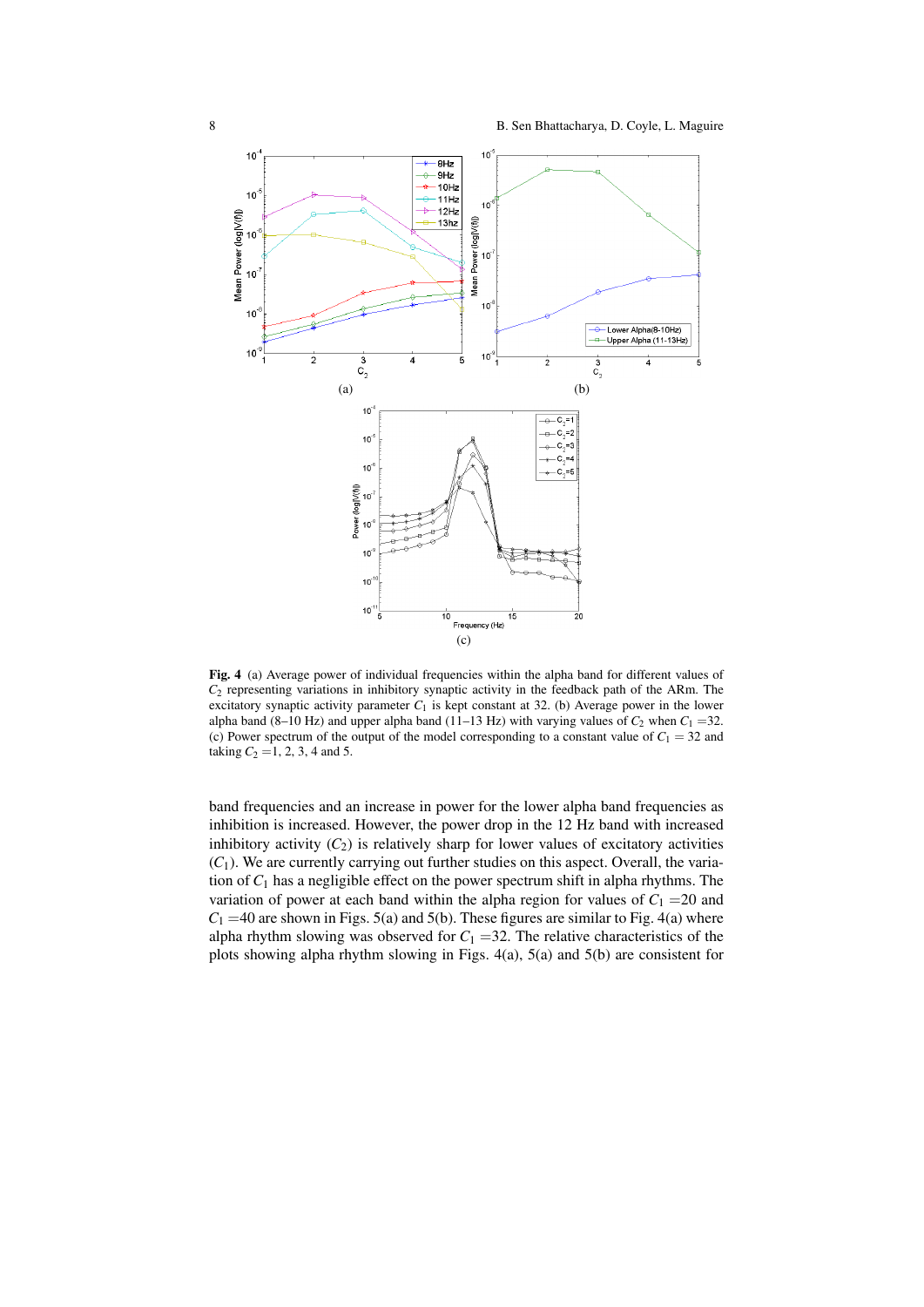

Fig. 5 Average power of individual frequencies within the alpha band for different values of *C*<sup>2</sup> representing variations in inhibitory synaptic activity in the feedback path of the ARm when (a)  $C_1 = 20$  and (b)  $C_1 = 40$ , where  $C_1$  represents the excitatory synaptic activity in the ARm.

 $C_1 \leq 32$ . In the next Section, we discuss the results presented here in the context of AD.

# 4 Discussion and future work

In this work, we have validated the simulation of a basic and simplified model of the thalamocortical circuit proposed for simulating alpha rhythmic activity of human EEG and have applied this model to asses dynamical changes observed in the EEG of AD patients. The power spectra of the output potential of the model shows high peak with a narrow bandwidth at around 12 Hz, thus mimicking alpha rhythms in EEG. We are interested in the change in behaviour, if any, of the power spectra of the output potential by varying parameters related to number of synaptic inputs.

From results presented in Sect. 3, we observe a slowing of alpha rhythm with the increase in the inhibitory synaptic activity. Furthermore, we observe no change in this characteristic when we vary the values of the parameter associated with excitatory synaptic activity. Thus, the inhibitory circuit seems to play a decisive role in the slowing of alpha rhythm. It is now well known that the primary inhibitory neurotransmitters in the mammalian brain is GABA. The long duration of *GABA<sup>B</sup>* associated IPSP is known to have a slowing effect on EEG rhythms [13, 23]. Furthermore, the relative effect of Alzheimer's Disease (AD) on GABAergic neurotransmitters is known to be negligible when compared to that on glutamatergic or cholinergic systems [18]. From the results presented in this work, we speculate that a deterioration in the excitatory synaptic pathway in AD gives rise to an imbalance in the excitatory and inhibitory neurotransmitters in a feedback system such as the thalamocortical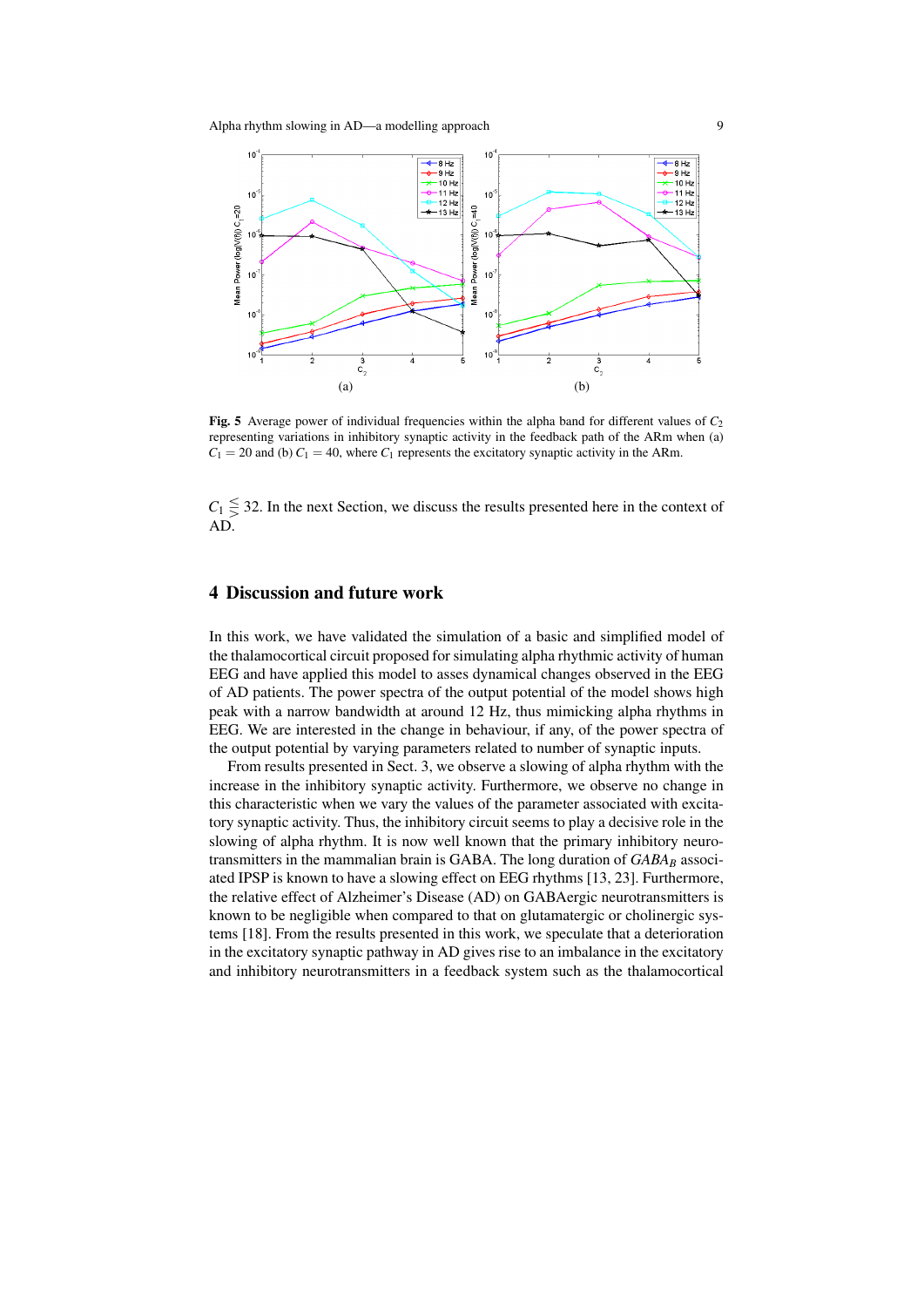circuitry. This would provide a bias in the system towards an increased inhibitory activity, which in turn would affect the alpha rhythmic activity. Recent research on effects of AD on hippocampal inhibitory circuit speculates that the relative sparing of GABAergic systems by AD progression may be due to the increased synthesis of *GABA<sup>A</sup>* neurotransmitters in hippocampal neurons as a compensatory mechanism and adaptation against deterioration of the hippocampal inhibitory circuitry [18]. Such an argument may also be part of the inhibitory changes in the thalamocortical circuitry. Until recently, there was no definite evidence of physiological deterioration and effects of AD on the thalamus. However atrophy in thalamus related to (Mild Cognitive Impairment) MCI and AD has now been reported [9]. It is thus possible that a compensatory mechanism involving adaptations in the GABAergic system is also in play in the thalamocortical circuitry in AD whereby synthesis of GABA neurotransmitters by surviving cells is increased. Our findings presented in this work provide evidence to support this hypothesis.

The Alpha Rhythm model (ARm) validated and presented in this work provides a useful 'starting point' in our endeavour to understand the pathological origins of the changes in alpha rhythm as well as other brain rhythms associated with AD. The simplicity of the model makes it a popular basis for computational approaches in the study of EEG changes related to neurological disorders like Epilepsy and nonlinear neuronal dynamics in thalamocortical circuitry [15, 21, 23, 26]; subsequently, the model was further developed in these works for enhanced biological plausibility. Indeed, the biological relevance of the model in current research seems to be its primary limitation. More recent research has revealed that Tombol's Golgi study and the assumptions thereafter regarding the feedback mechanism of the internuncial (IN) neurons on the thalamocortical relay (TCR) neurons are flawed; however, it is demonstrated that IN neurons are indeed GABAergic in nature [22]. Thus the inherent inhibitory property of the feedback loop used in the model is not affected by these new findings. It is now believed that there is strong involvement of circuitry comprising of the thalamocortical, corticocortical and reticular nucleus (RE) in the generation of the different categories of brain rhythm [11, 13]. Although cells found in the RE do not resemble the IN neurons, they are GABAergic. Again, if the simplified single loop feedback circuit of the model is thought to comprise of RE neuronal populations, the nature of the connection would still be inhibitory. This justifies using the model for preliminary work on computational approaches to alpha rhythms in EEG.

Currently, we are investigating further into the behaviour of the excitatory thalamocortical circuitry to alpha rhythm slowing and its implications in the context of AD. As future work, we propose to extend the model on the lines of those presented in Suffczinsky's work [23] for investigating event related synchronisation (ERS) and desynchronisation (ERD) observed in the alpha band rhythm and the association with AD. We also plan to investigate theta rhythms in AD using a similar computational approach.